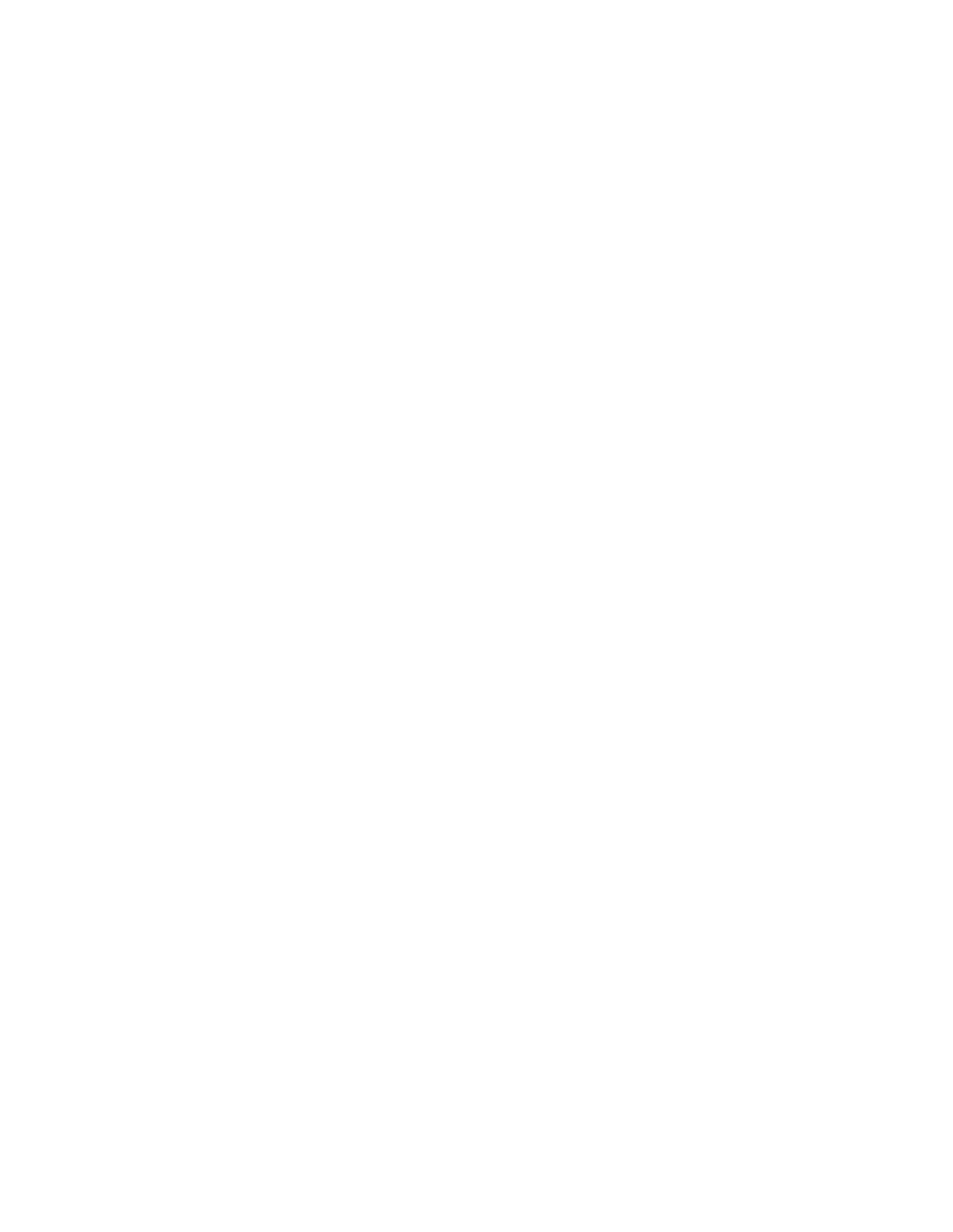# **THE FIRST QUESTIONS ASK FOR SOME BACKGROUND INFORMATION ABOUT YOU.**

## **1. How old are you?**

- a. 11 years old or younger
- b. 12 years old
- c. 13 years old
- d. 14 years old
- e. 15 years old
- f. 16 years old
- g. 17 years old
- h. 18 years old or older

## **2. What is your gender?**

- a. Female
- b. Male

## **3. What grade are you in?**

- a. 6th
- b. 7th
- c. 8th
- d. 9th
- e. 10th
- f. 11th
- g. 12th
- h. Ungraded or other grade

#### **4. How do you describe yourself? (YOU CAN CHOOSE ONE ANSWER OR MORE THAN ONE)**

- a. American Indian or Alaskan Native
- b. Asian
- c. Black or African American
- d. Hispanic or Latino
- e. Native Hawaiian or Other Pacific Islander
- f. White

## **5. Which one of these groups BEST describes you? (CHOOSE ONLY ONE ANSWER)**

- a. American Indian or Alaskan Native
- b. Asian
- c. Black or African American
- d. Hispanic or Latino
- e. Native Hawaiian or Other Pacific Islander
- f. White

# **THE NEXT QUESTIONS ARE SPECIFIC TO HAWAI'I.**

#### **6. How do you describe yourself? (YOU CAN CHOOSE ONE ANSWER OR MORE THAN ONE)**

- a. Black or African American
- b. Caucasian/White
- c. Chinese
- d. Filipino
- e. Hawaiian/Part Hawaiian
- f. Japanese
- g. Pacific Islander
- h. Other

#### **7. Which one of these groups BEST describes you? (CHOOSE ONLY ONE ANSWER)**

- a. Black or African American
- b. Caucasian/White
- c. Chinese
- d. Filipino
- e. Hawaiian/Part Hawaiian
- f. Japanese
- g. Pacific Islander
- h. Other

#### **8. What language do you speak mainly at home? (CHOOSE ONLY ONE ANSWER)**

- a. English
- b Chinese (any dialect)
- c. Japanese
- d. Hawaiian
- e. Ilocano or Tagalog
- f. Spanish
- g. Other

#### **9. Which answer BEST describes where you were born?**

- a. I was born in Hawai'i
- b. I was born in the United States outside of Hawai'i
- c. I was born in another country
- d. I don't know

#### **10. Which answer BEST describes where your mother was born?**

- a. My mother was born in Hawai'i
- b. My mother was born in the United States outside of Hawai'i
- c. My mother was born in another country
- d. I don't know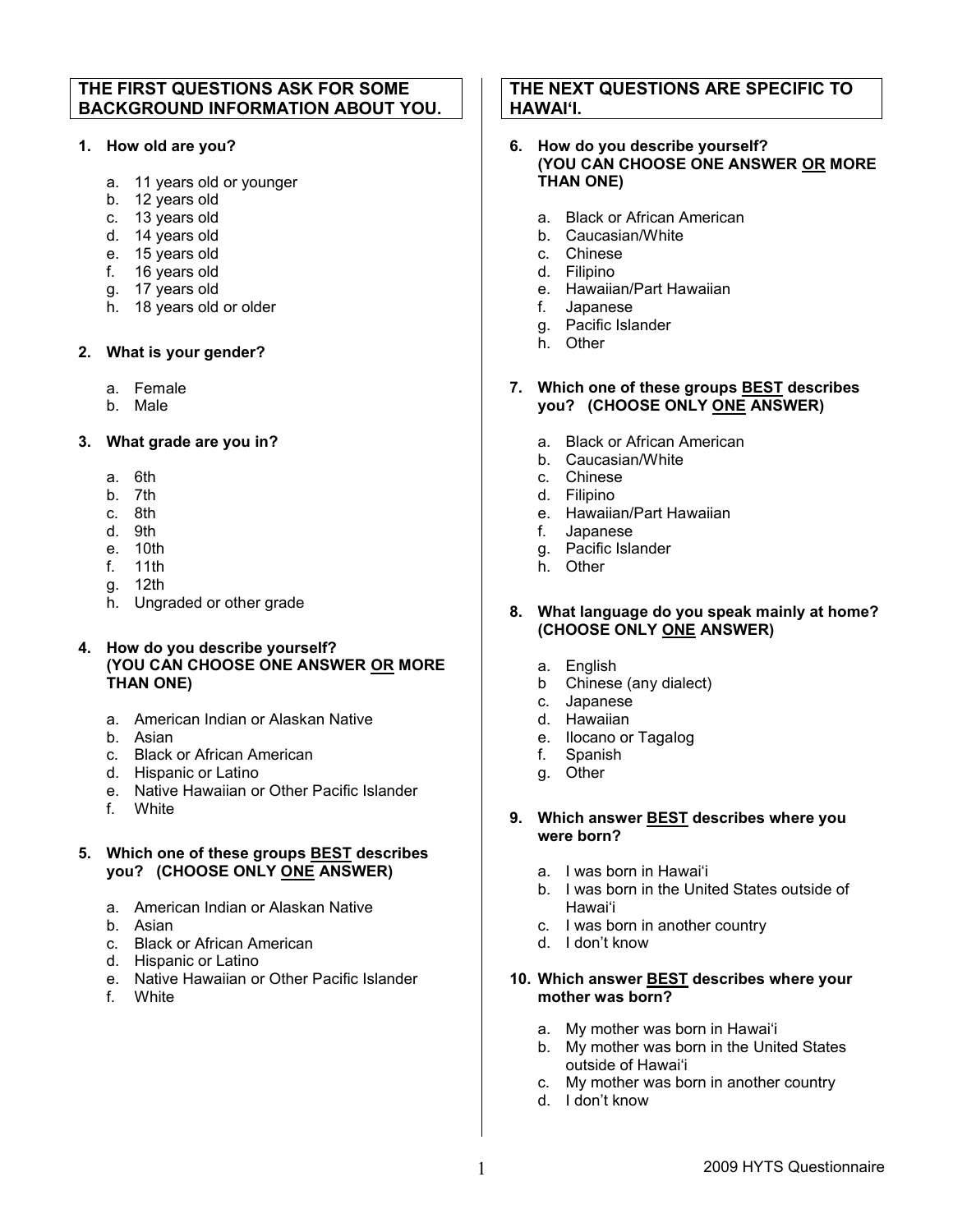- **11. Which answer BEST describes where your father was born?**
	- a. My father was born in Hawai'i
	- b. My father was born in the United States outside of Hawai'i
	- c. My father was born in another country
	- d. I don't know
- **12. During the last 4 weeks, about how much money did you have each week to spend any way you want to?**
	- a. None
	- b. Less than \$1
	- c. \$1 to \$5
	- d. \$6 to \$10
	- e. \$11 to \$20
	- f. \$21 to \$50
	- g. More than \$50

# **THE NEXT GROUP OF QUESTIONS ASKS ABOUT TOBACCO USE.**

## **Cigarette Smoking**

- **13. Have you ever tried cigarette smoking, even one or two puffs?**
	- a. Yes
	- b. No
- **14. How old were you when you smoked a whole cigarette for the first time?**
	- a. I have never smoked a whole cigarette
	- b. 8 years old or younger
	- c. 9 or 10 years old
	- d. 11 or 12 years old
	- e. 13 or 14 years old
	- f. 15 or 16 years old
	- g. 17 years old or older

#### **15. About how many cigarettes have you smoked in your entire life?**

- a. None
- b. 1 or more puffs but never a whole cigarette
- c. 1 cigarette
- d. 2 to 5 cigarettes
- e. 6 to 15 cigarettes (about  $\frac{1}{2}$  a pack total)
- f. 16 to 25 cigarettes (about 1 pack total)
- g. 26 to 99 cigarettes (more than 1 pack but less than 5 packs)
- h. 100 or more cigarettes (5 or more packs)
- **16. During the past 30 days, on how many days did you smoke cigarettes?** 
	- a. 0 days
	- b. 1 or 2 days
	- c. 3 to 5 days
	- d. 6 to 9 days
	- e. 10 to 19 days
	- f. 20 to 29 days
	- g. All 30 days
- **17. During the past 30 days, on the days you smoked, how many cigarettes did you smoke per day?**
	- a. I did not smoke cigarettes during the past 30 days
	- b. Less than 1 cigarette per day
	- c. 1 cigarette per day
	- d. 2 to 5 cigarettes per day
	- e. 6 to 10 cigarettes per day
	- f. 11 to 20 cigarettes per day
	- g. More than 20 cigarettes per day

#### **18. During the past 30 days, what brand of cigarettes did you usually smoke? (CHOOSE ONLY ONE ANSWER)**

- a. I did not smoke cigarettes during the past 30 days
- b. I do not have a usual brand
- c. Camel
- d. Marlboro
- e. Newport
- f. Virginia Slims
- g. GPC, Basic, or Doral
- h. Some other brand
- **19. Are the cigarettes you usually smoke menthol cigarettes?**
	- a. I do not smoke cigarettes
	- b. Yes
	- c. No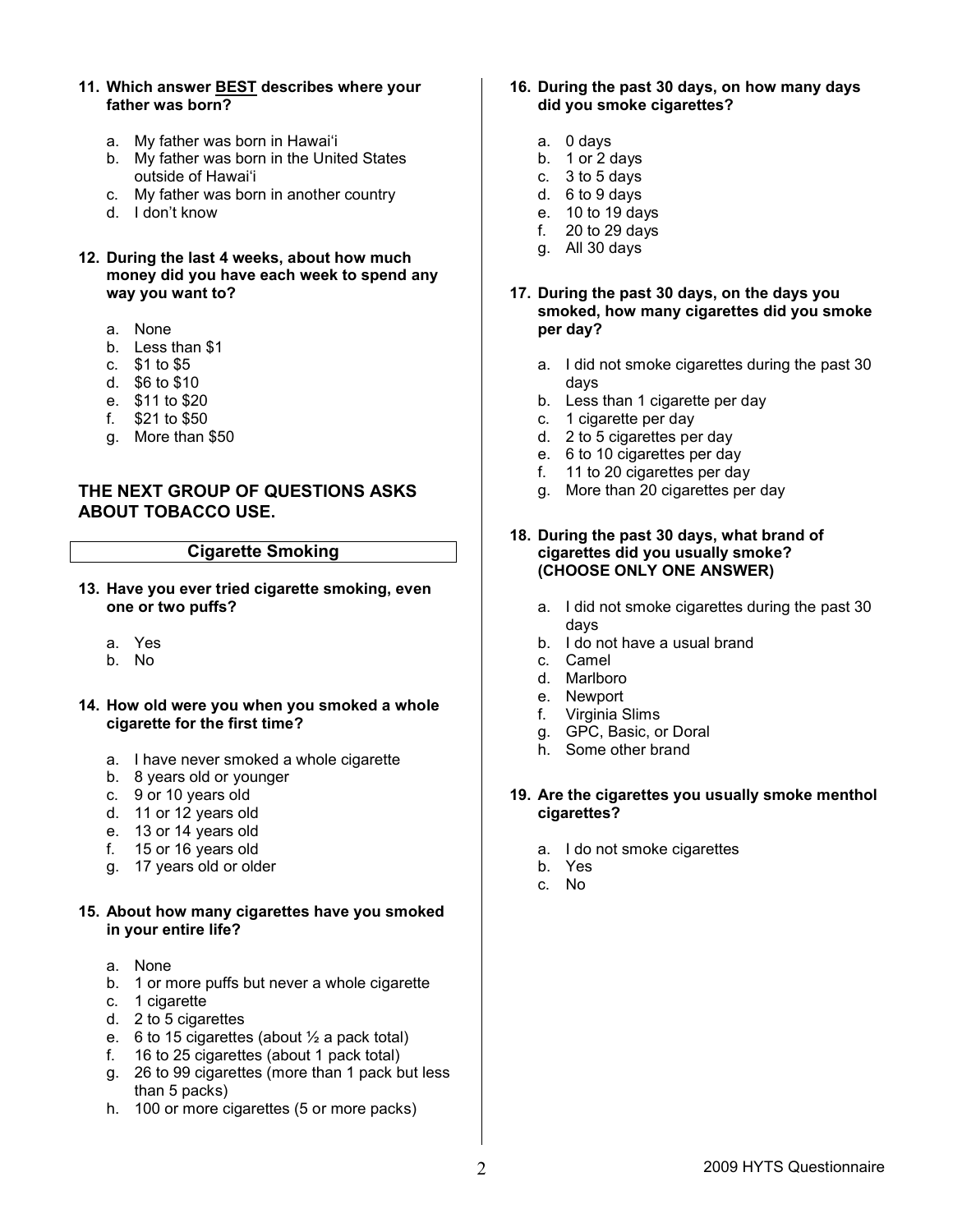- **20. During the past 30 days, what brand of menthol cigarettes did you usually smoke? (CHOOSE ONLY ONE ANSWER)**
	- a. I did not smoke cigarettes during the past 30 days
	- b. I did not smoke menthol cigarettes during the past 30 days
	- c. I do not have a usual brand
	- d. Kool
	- e. Marlboro Menthol
	- f. Newport or Salem
	- g. Generic Menthol, for example, USA
	- h. Some other brand
- **21. During the past 30 days, how did you usually get your own cigarettes? (CHOOSE ONLY ONE ANSWER)**
	- a. I did not smoke cigarettes during the past 30 days
	- b. I bought them in a store such as a convenience store, supermarket, discount store, or gas station
	- c. I bought them from a vending machine
	- d. I gave someone else money to buy them for me
	- e. I borrowed (or bummed) them from someone else
	- f. A person 18 years old or older gave them to me
	- g. I took them from a store or family member
	- h. I got them some other way

## **22. During the past 30 days, where did you buy the last pack of cigarettes you bought? (CHOOSE ONLY ONE ANSWER)**

- a. I did not buy a pack of cigarettes during the past 30 days
- b. A gas station
- c. A convenience store
- d. A grocery store
- e. A drugstore
- f. A vending machine
- g. I bought them over the Internet
- h. Other

## **23. When you buy cigarettes, do you usually buy them individually, by the pack, or by the carton?**

- a. I do not buy cigarettes
- b. Individually (loose cigarettes)
- c. By the pack
- d. By the carton

## **24. During the past 30 days did you buy any cigarettes from a lunch wagon or manapua truck vendor?**

- a. I did not buy any cigarettes in the past 30 days
- b. Yes
- c. No
- **25. During the past 30 days, did anyone ever refuse to sell you cigarettes because of your age?**
	- a. I did not try to buy cigarettes in a store during the past 30 days
	- b. Yes, someone refused to sell me cigarettes because of my age
	- c. No, no one refused to sell me cigarettes because of my age
- **26. In the area where you live, do you know of any places that sell single or loose cigarettes?**
	- **a.** Yes
	- **b.** No
- **27. During the past 30 days, on how many days did you smoke cigarettes on school property?** 
	- a. 0 days
	- b. 1 or 2 days
	- c. 3 to 5 days
	- d. 6 to 9 days
	- e. 10 to 19 days
	- f. 20 to 29 days
	- g. All 30 days

## **28. When was the last time you smoked a cigarette, even one or two puffs?**

- a. I have never smoked even one or two puffs
- b. Earlier today
- c. Not today but sometime during the past 7 days
- d. Not during the past 7 days but sometime during the past 30 days
- e. Not during the past 30 days but sometime during the past 6 months
- f. Not during the past 6 months but sometime during the past year
- g. 1 to 4 years ago
- h. 5 or more years ago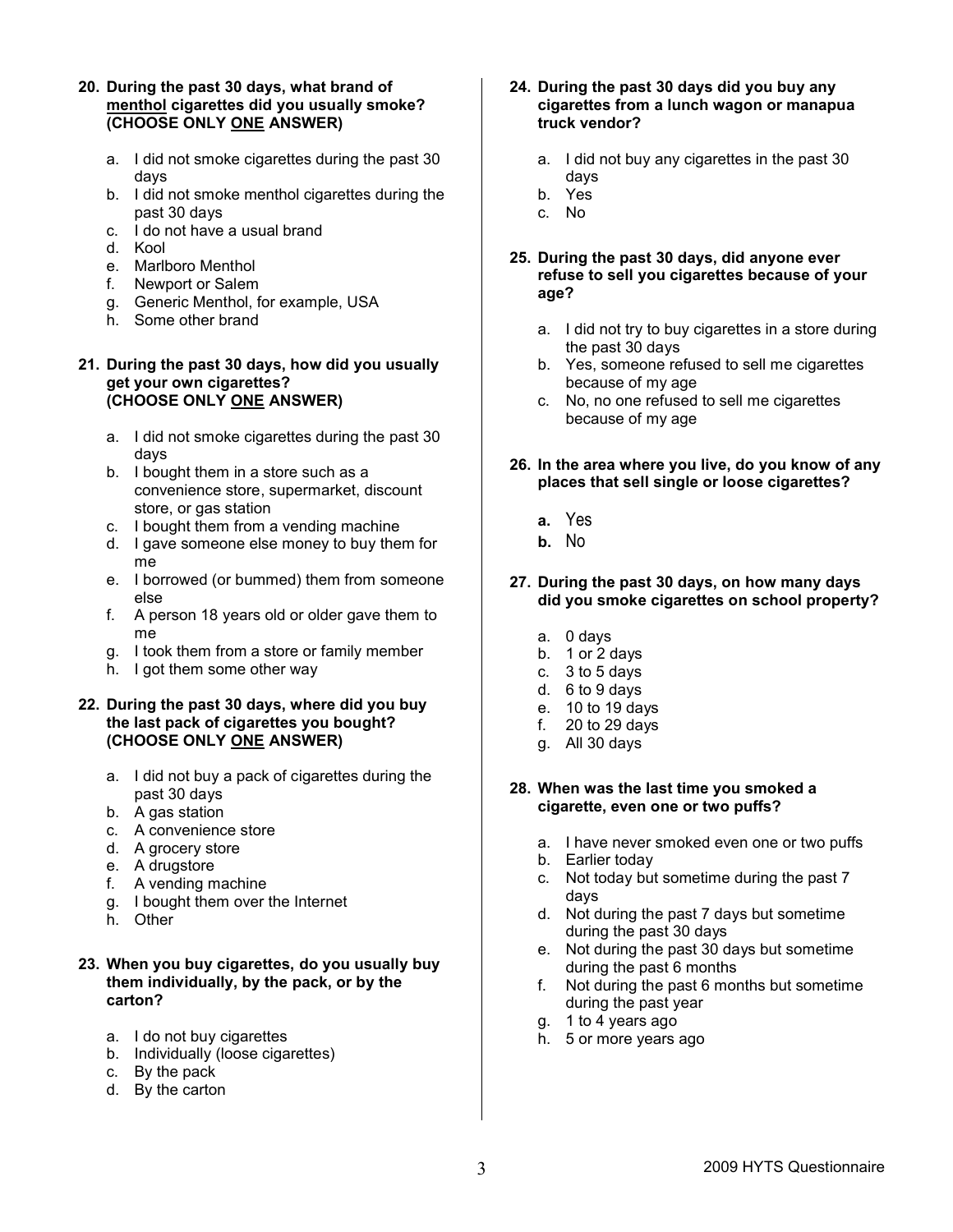- **29. How long can you go without smoking before you feel like you need a cigarette?**
	- a. I have never smoked cigarettes
	- b. I do not smoke now
	- c. Less than an hour
	- d. 1 to 3 hours
	- e. More than 3 hours but less than a day
	- f. A whole day
	- g. Several davs
	- h. A week or more

#### **30. Do you want to stop smoking cigarettes?**

- a. I do not smoke now
- b. Yes
- c. No
- **31. During the past 12 months, did a doctor, dentist, nurse, or other health professional ask you if you smoke?**
	- a. Yes
	- b. No
	- c. Don't know / not sure
- **32. During the past 12 months, did a doctor, dentist, nurse, or other health professional advise you not to smoke?**
	- a. Yes
	- b. No
	- c. Don't know / not sure
- **33. Has a doctor or nurse ever told you that you have asthma?**
	- a. Yes
	- b. No
	- c. Not sure

#### **34. Do you still have asthma?**

- a. I have never had asthma
- b. Yes
- c. No
- d. Not sure
- **35. How many times during the past 12 months have you stopped smoking for one day or longer because you were trying to quit smoking?**
	- a. I have not smoked in the past 12 months
	- b. I have not tried to quit
	- c. 1 time
	- d. 2 times
	- e. 3 to 5 times
	- f. 6 to 9 times
	- g. 10 or more times

#### **36. When you last tried to quit, how long did you stay off cigarettes?**

- a. I have never smoked cigarettes
- b. I have never tried to quit
- c. Less than a day
- d. 1 to 7 days
- e. More than 7 days but less than 30 days
- f. 30 days or more but less than 6 months
- g. 6 months or more but less than a year
- h. 1 year or more

## **Smokeless Tobacco: Chewing Tobacco, Snuff, or Dip**

- **37. Have you ever used chewing tobacco, snuff, or dip, such as Redman, Levi Garrett, Beechnut, Skoal, Skoal Bandits, or Copenhagen?**
	- a. Yes
	- b. No
- **38. During the past 30 days, on how many days did you use chewing tobacco, snuff, or dip?** 
	- a. 0 days
	- b. 1 or 2 days
	- c.  $3$  to 5 days
	- d. 6 to 9 days
	- e. 10 to 19 days
	- f. 20 to 29 days
	- g. All 30 days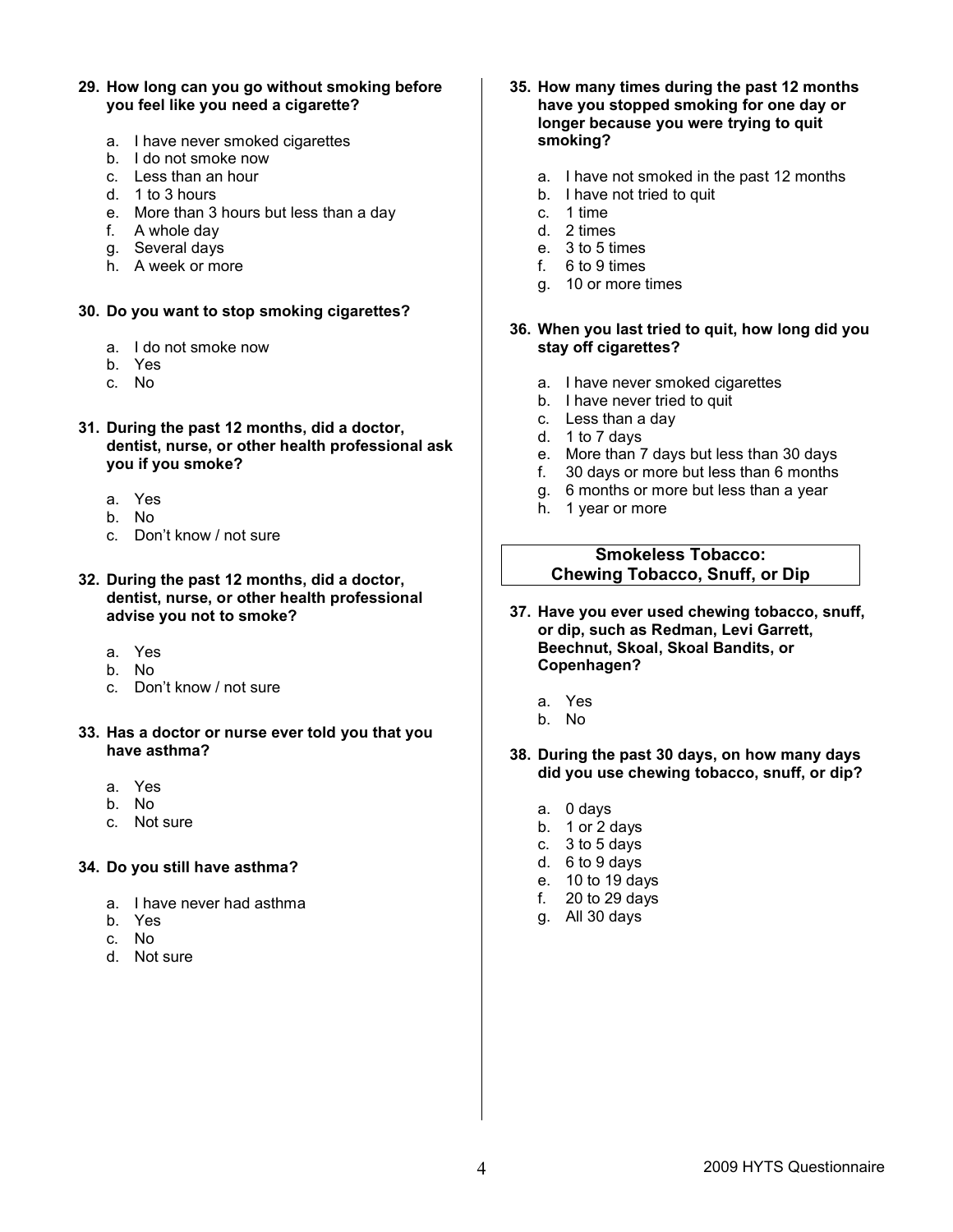- **39. During the past 30 days, on how many days did you use chewing tobacco, snuff, or dip on school property?**
	- a. 0 days
	- b. 1 or 2 days
	- c. 3 to 5 days
	- d. 6 to 9 days
	- e. 10 to 19 days
	- f. 20 to 29 days
	- g. All 30 days

## **Betel Nut and Tobacco**

- **40. Have you ever chewed betel nut with tobacco?**
	- a. Yes
	- b. No
- **41. During the past 30 days, on how many days did you chew betel nut with tobacco?** 
	- a. 0 days
	- b. 1 or 2 days
	- c. 3 to 5 days
	- d. 6 to 9 days
	- e. 10 to 19 days
	- f. 20 to 29 days
	- g. All 30 days

#### **Cigars**

- **42. Have you ever tried smoking cigars, cigarillos, or little cigars, even one or two puffs?** 
	- a. Yes
	- b. No
- **43. During the past 30 days, on how many days did you smoke cigars, cigarillos, or little cigars?**
	- a 0 days
	- b. 1 or 2 days
	- c.  $3$  to 5 days
	- d. 6 to 9 days
	- e. 10 to 19 days
	- f. 20 to 29 days
	- g. All 30 days

## **Pipes**

- **44. During the past 30 days, on how many days did you smoke tobacco in a pipe?**
	- a. 0 days
	- b. 1 or 2 days
	- c. 3 to 5 days
	- d. 6 to 9 days
	- e. 10 to 19 days
	- f. 20 to 29 days
	- g. All 30 days

**THE NEXT QUESTIONS ARE ABOUT BIDIS (OR "BEEDIES") AND KRETEKS (ALSO CALLED "CLOVE CIGARETTES"). BIDIS are small brown cigarettes from India consisting of tobacco wrapped in a leaf tied with a thread. KRETEKS are cigarettes containing tobacco and clove extract.**

- **45. Have you ever tried smoking any of the following?**
	- a. Bidis
	- b. Kreteks
	- c. I have tried both bidis and kreteks
	- d. I have never smoked bidis or kreteks

#### **46. During the past 30 days, on how many days did you smoke bidis?**

- a. 0 days
- b. 1 or 2 days
- c. 3 to 5 days
- d. 6 to 9 days
- e. 10 to 19 days
- f. 20 to 29 days
- g. All 30 days

# **THE NEXT QUESTIONS ASK ABOUT YOUR THOUGHTS ABOUT TOBACCO.**

## **47. Do you think that you will try a cigarette soon?**

- a. I have already tried smoking cigarettes
- b. Yes
- c. No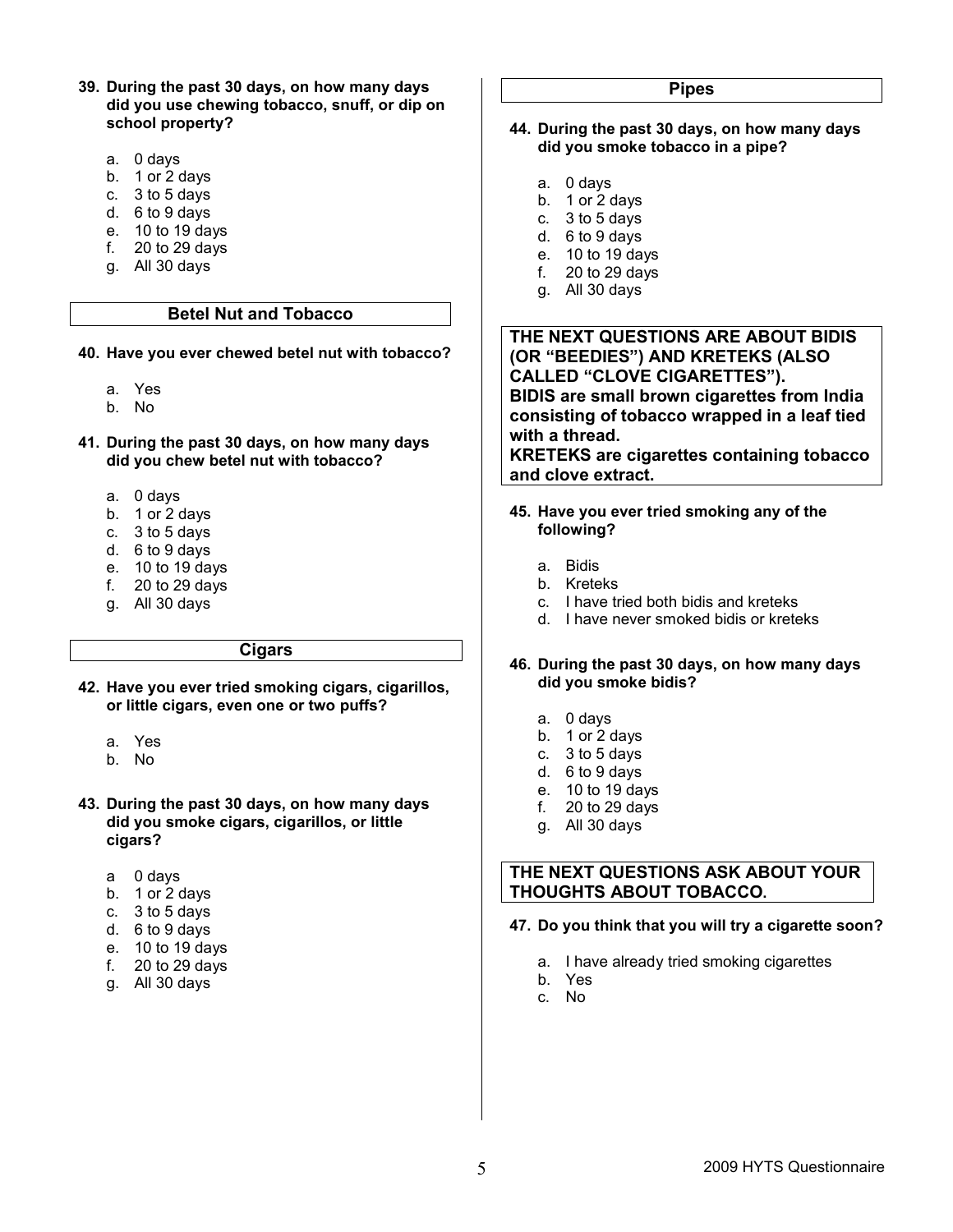- **48. Do you think you will smoke a cigarette at anytime during the next year?**
	- a. Definitely yes
	- b. Probably yes
	- c. Probably not
	- d. Definitely not
- **49. If one of your best friends offered you a cigarette, would you smoke it?** 
	- a. Definitely yes
	- b. Probably yes
	- c. Probably not
	- d. Definitely not
- **50. In the past 12 months, how often have your parents or guardians discussed the dangers of tobacco use with you?**
	- a. Never
	- b. Rarely
	- c. Sometimes
	- d. Often
	- e. Very often
- **51. Out of 100 students in Hawai'i, at your grade level, how many do you think smoke cigarettes?**
	- a. 0−10
	- b. 11−20
	- c. 21−30
	- d. 31−40
	- e. 41−50
	- f. 51 or more
- **52. Do you think young people who smoke cigarettes have more friends?**
	- a. Definitely yes
	- b. Probably yes
	- c. Probably not
	- d. Definitely not
- **53. Do you think smoking cigarettes makes young people look cool or fit in?**
	- a. Definitely yes
	- b. Probably yes
	- c. Probably not
	- d. Definitely not
- **54. Have you ever participated in a program to help you quit using tobacco?**
	- a. I have never used tobacco
	- b. Yes
	- c. No
- **55. How would you prefer getting information on smoking or tobacco use?**
	- a. In person
	- b. Over the telephone
	- c. From written handouts or brochures
	- d. On the internet
- **56. During this school year, were you taught in any of your classes about the dangers of tobacco use?**
	- a. Yes
	- b. No
	- c. Not sure
- **57. During this school year, did you practice ways to say NO to tobacco in any of your classes (for example by role-playing)?**
	- a. Yes
	- b. No
	- c. Not sure

# **THE NEXT QUESTIONS ASK ABOUT EVENTS YOU MAY HAVE ATTENDED OR WHAT YOU HAVE SEEN ON TV, AT THE MOVIES, OR ON THE INTERNET.**

- **58. During the past 12 months, have you participated in any community activities to discourage people your age from using cigarettes, chewing tobacco, snuff, dip, or cigars?**
	- a. Yes
	- b. No
	- c. I did not know about any activities

## **59. Have you heard of REAL, Hawai'i's Youth Against Tobacco?**

- a. Yes
- b. No
- c. Not sure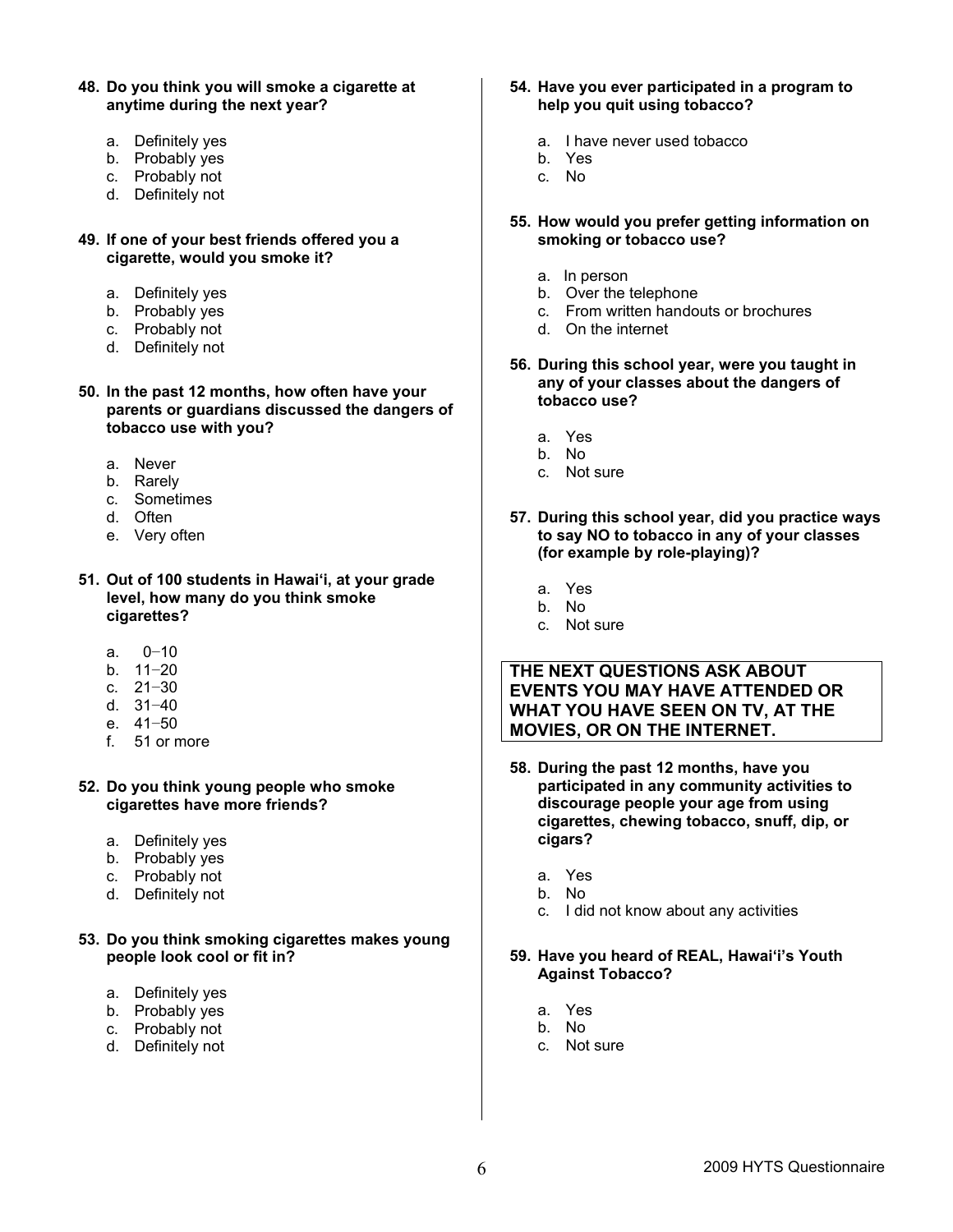## **60. Are you a member of REAL?**

- a. Yes
- b. No
- c. Not sure
- **61. During the past 30 days, have you seen or heard commercials on TV, the Internet, or on the radio about the dangers of cigarette smoking?**
	- a. Not in the past 30 days
	- b. 1−3 times in the past 30 days
	- c. 1−3 times per week
	- d. Daily or almost daily
	- e. More than once a day
- **62. During the past 30 days, did you see or hear any anti-tobacco advertising on any of the following? (YOU CAN CHOOSE ONE ANSWER OR MORE THAN ONE)**
	- a. Advertising on walls or on kiosks, shopping centers, or malls
	- b. TV ads
	- c. Radio ads
	- d. Aloha Stadium
	- e. A bus
	- f. Parking lots
	- g. On-screen ads in movie theaters
	- h. Print ads (e.g., Sassy, Honolulu Weekly)
- **63. When you watch TV or go to movies, how often do you see actors using tobacco?**
	- a. I don't watch TV or go to movies
	- b. Most of the time
	- c. Some of the time
	- d. Hardly ever
	- e. Never

# **SOME TOBACCO COMPANIES MAKE ITEMS LIKE SPORTS GEAR, T-SHIRTS, LIGHTERS, HATS, JACKETS, AND SUNGLASSES THAT PEOPLE CAN BUY OR RECEIVE FREE.**

- **64. When you go to a convenience store, Mom & Pop store, or gas station, how often do you see advertisements for cigarettes, chewing tobacco, or snuff on items like sporting gear, t-shirts, hats, sunglasses, lighters, or ashtrays that have tobacco names or pictures on them?** 
	- a. I never go to convenience stores, Mom & Pop stores, or gas stations
	- b. A lot
	- c. Sometimes
	- d. Never
- **65. Would you ever use or wear something that has a tobacco company name or picture on it such as a lighter, t-shirt, hat, or sunglasses?**
	- a. Definitely yes
	- b. Probably yes
	- c. Probably not
	- d. Definitely not

# **THE NEXT QUESTIONS ASK ABOUT YOUR EXPOSURE TO TOBACCO USE.**

- **66. During the past 7 days, on how many days were you in the same room with someone who was smoking cigarettes?** 
	- a. 0 days
	- b. 1 or 2 days
	- c. 3 or 4 days
	- d. 5 or 6 days
	- e. 7 days
- **67. Which of these best describes the rules about smoking inside the house where you live? Smoking is…**
	- a. Never allowed inside my home
	- b. Allowed only at some times or in some places
	- c. Always allowed inside my home
- **68. Which of the following best describes the rules about smoking inside the vehicle you drive or ride in the most? Smoking is…**
	- a. Never allowed inside the vehicle
	- b. Sometimes allowed inside the vehicle
	- c. Always allowed inside the vehicle